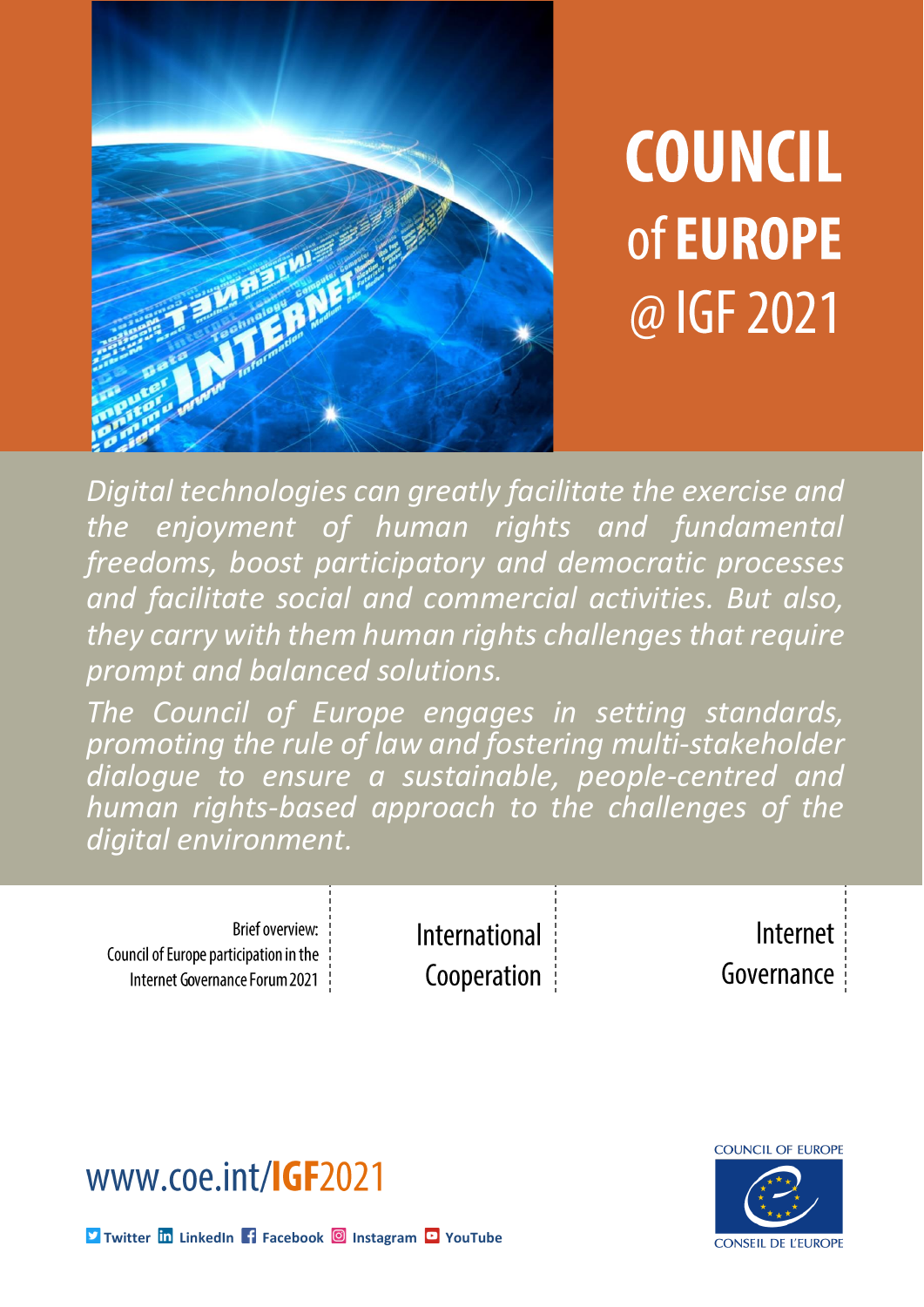## **Council of Europe at IGF 2021**

#### Katowice, Poland, 6-10 December 2021

The Council of Europe is the continent's leading human rights organisation. Its 47 member states are parties to **the European Convention on Human Rights**. The **European Court of Human Rights** oversees the implementation of the Convention. The Court's case-law makes the Convention a powerful living instrument for addressing new challenges.

In accordance with the Court's case-law, member states have the obligation to secure the rights and freedoms enshrined in the Convention to everyone within their jurisdiction, **both offline and online**. The **rule of law** is a prerequisite for the protection and promotion of the exercise of human rights and for pluralistic and participatory democracy.

Based on these principles and drawing on the conclusions of the World Summit on the Information Society, the Council of Europe adopted the **Declaration on internet governance principles** (2011). It underpins the Organisation's peoplecentred and rights-based approach to internet governance and identifies major features of the internet underlining its **public service value**.

The latest policy orientations of the Organisation in the area of the digital sector have been also largely reflected in the 4 Resolutions and a Final Declaration adopted during the Ministerial Conference [Artificial intelligence](https://www.coe.int/en/web/freedom-expression/media2021nicosia) – Intelligent [politics: Challenges and opportunities for media and](https://www.coe.int/en/web/freedom-expression/media2021nicosia)  [democracy](https://www.coe.int/en/web/freedom-expression/media2021nicosia) (10-11 June 2021, Nicosia).



#### Open Forum #4 Free expression and digitalisation: compatibility mode

Organised by the Council of Europe

#### 7 December, 17:30 to 18:30 CET

Freedom of expression represents a fundamental human right that has to be upheld both in the real and online worlds. Digital technologies offer

enhanced opportunities for expression, access to information and communication.

At the same time, they are not neutral. Some assume an active curatorial or editorial role in the dissemination of online content. They exercise editorial functions through content moderation and prioritisation, which mostly involve automated tools using artificial intelligence, complemented by human moderators. Consequently, a question of transparency of the regulatory measures arises. How can freedom of expression be balanced with respect to human rights in the digital environment? Can greater transparency of regulatory measures ensure that digital technologies support human rights? These and other questions will be discussed in the open forum.

The discussion will rely on Council of Europe's recent and ongoing work: the [Guidance Note on best practices towards](https://rm.coe.int/content-moderation-en/1680a2cc18)  [effective legal and procedural frameworks for self-regulatory](https://rm.coe.int/content-moderation-en/1680a2cc18)  [and co-regulatory mechanisms of content moderation](https://rm.coe.int/content-moderation-en/1680a2cc18) and the CDMSI [draft recommendation on](https://rm.coe.int/msi-dig-2020-05-draft-recommendation-on-the-impact-of-digital-technolo/1680a43c8e) the impacts of digital [technologies on freedom of expression.](https://rm.coe.int/msi-dig-2020-05-draft-recommendation-on-the-impact-of-digital-technolo/1680a43c8e)



#### Open Forum #16 Globalpolicy.ai

Co-organised by the Council of Europe, the European Commission, the European Union Agency for **Fundamental Rights and the United Nations** 

#### 9 December, 16:50 to 17:50 CET

Globalpolicy.AI is an initiative launched this year, aimed at helping policy makers and the public navigate the

international AI governance landscape and access the necessary knowledge, tools, data, and best practices to inform AI policy development.

Globalpolicy.AI results from co-operation between eight intergovernmental organisations: the Council of Europe, the European Commission, the European Union Agency for Fundamental Rights, the Inter-American Development Bank, the Organisation for Economic Co-operation and Development, the United Nations, the United Nations Educational, Scientific and Cultural Organization and the World Bank Group.

Building upon the official launch of the Globalpolicy.AI initiative and the associated discussion during the FRA Forum earlier this year, this session aims at a more practice-oriented discussion.

The session will explore the pathways to trustworthy AI and the tools to achieve it, such as AI fairness frameworks, as well as the challenges en route, such as AI fair washing techniques.



#### Open Forum #57 The role of regulation in a post-pandemic context

Co-organised by the Council of Europe and UNESCO 10 December, 9:30 to 10:30 CET

During the Covid-19 pandemic, numerous new technologies focusing on two main areas: setting up a system enabling to store and provide healthrelated data on Covid-19 (e.g. about

vaccination, evidence of past infection, tests' results) and creating information systems for the organisation and monitoring of vaccination campaigns have emerged to stop the spread of the virus. Governments and non-state actors have been working together to design and implement these digital technologies as a solution to the crisis often without a full assessment of the potential negative impact on human rights. It is time to raise the crucial questions and start the discussion on the role of regulation, in order to avoid any undesired effect and/or harmful use of these new technologies in a post-pandemic context. The Forum will discuss if regulation is enough to prevent harm or unnecessary or unproportionate interference with human rights of individual. Will the new regulations restricting human rights often for a better efficiency of new processing technologies will become the norm? Can the current enforcement bodies take up the challenge and ensure human rights can be fully exercised and, if restricted, that it complies with international standards? Are there international standards in restricting human rights? How will we deal with measures that have been taken as temporary? When and who will tell us it's over and we can get back to "normal"?